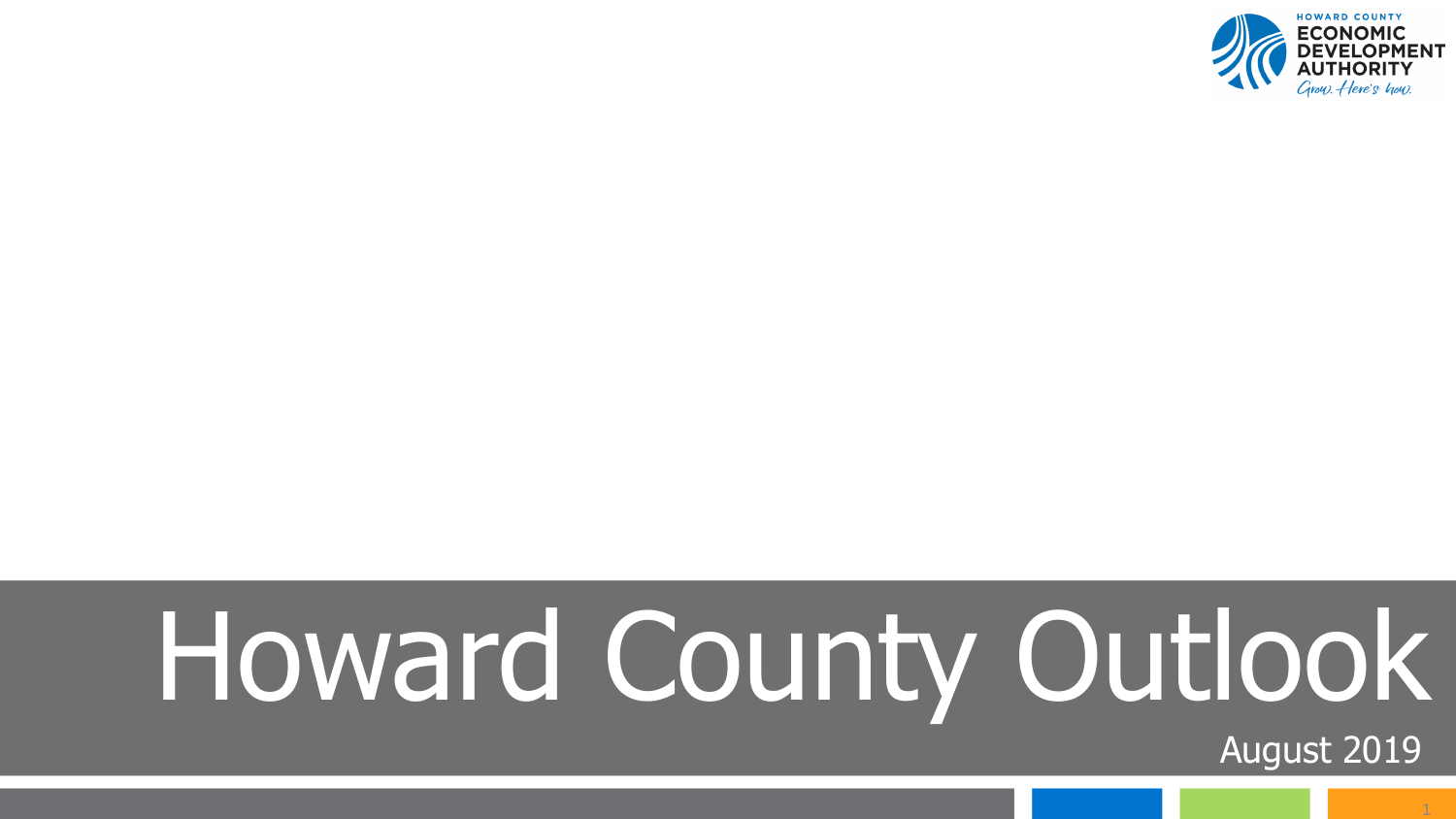

# National Overview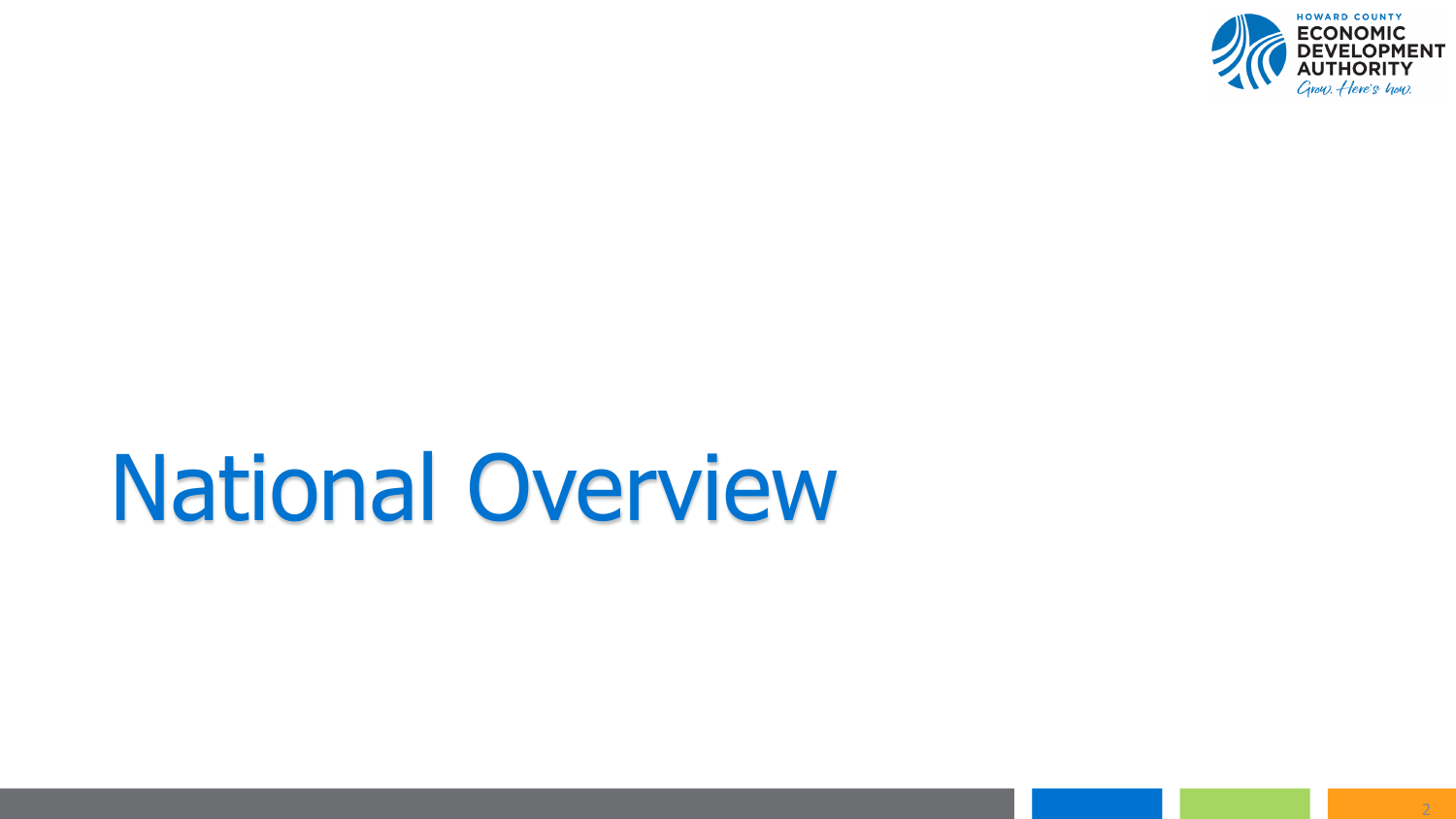



Unemployment Rate

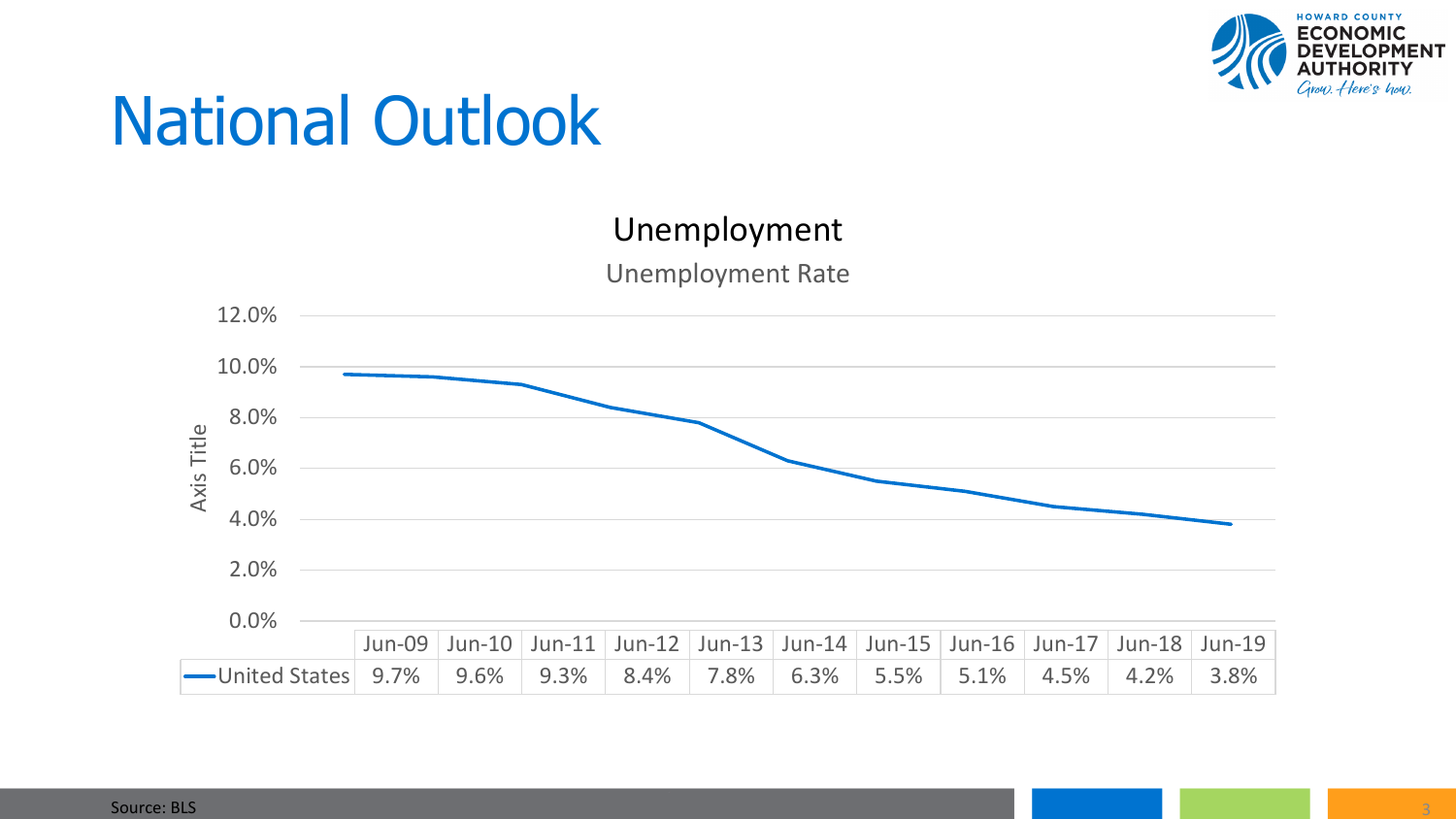

#### Quarterly Wage Growth

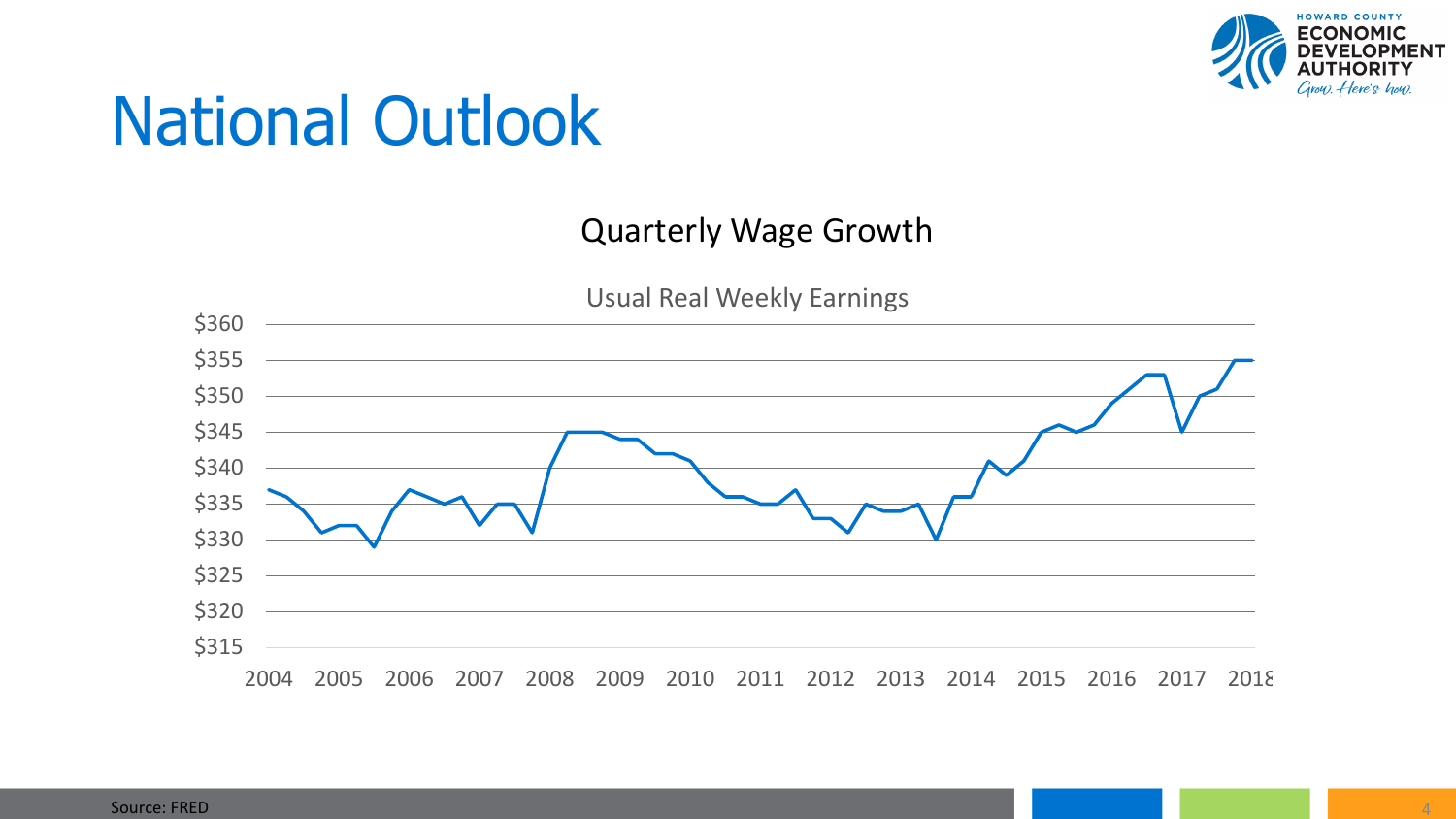

#### Inflation



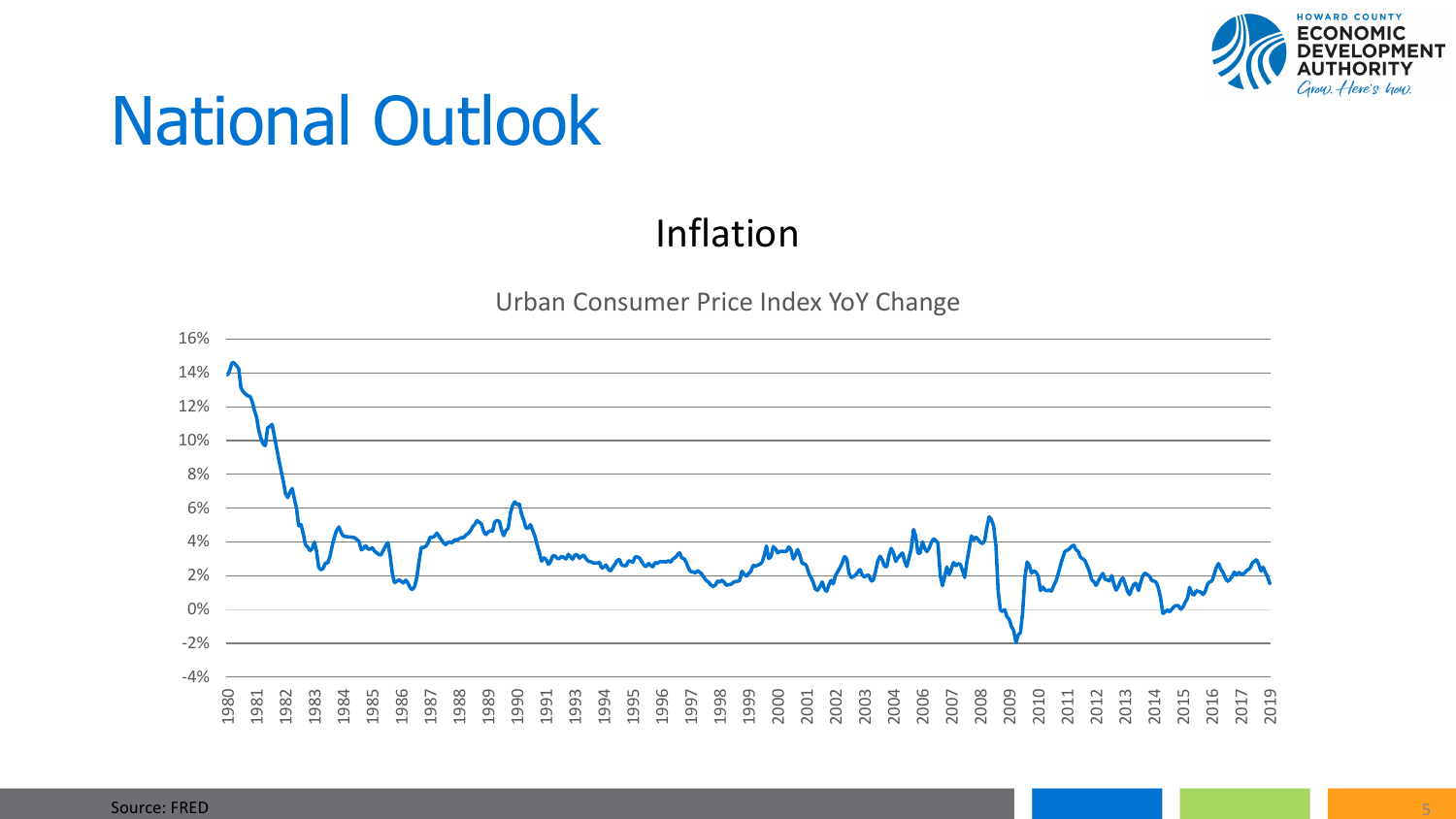

#### Home Prices

S&P CoreLogic Case-Shiller U.S. National Home Price NSA Index

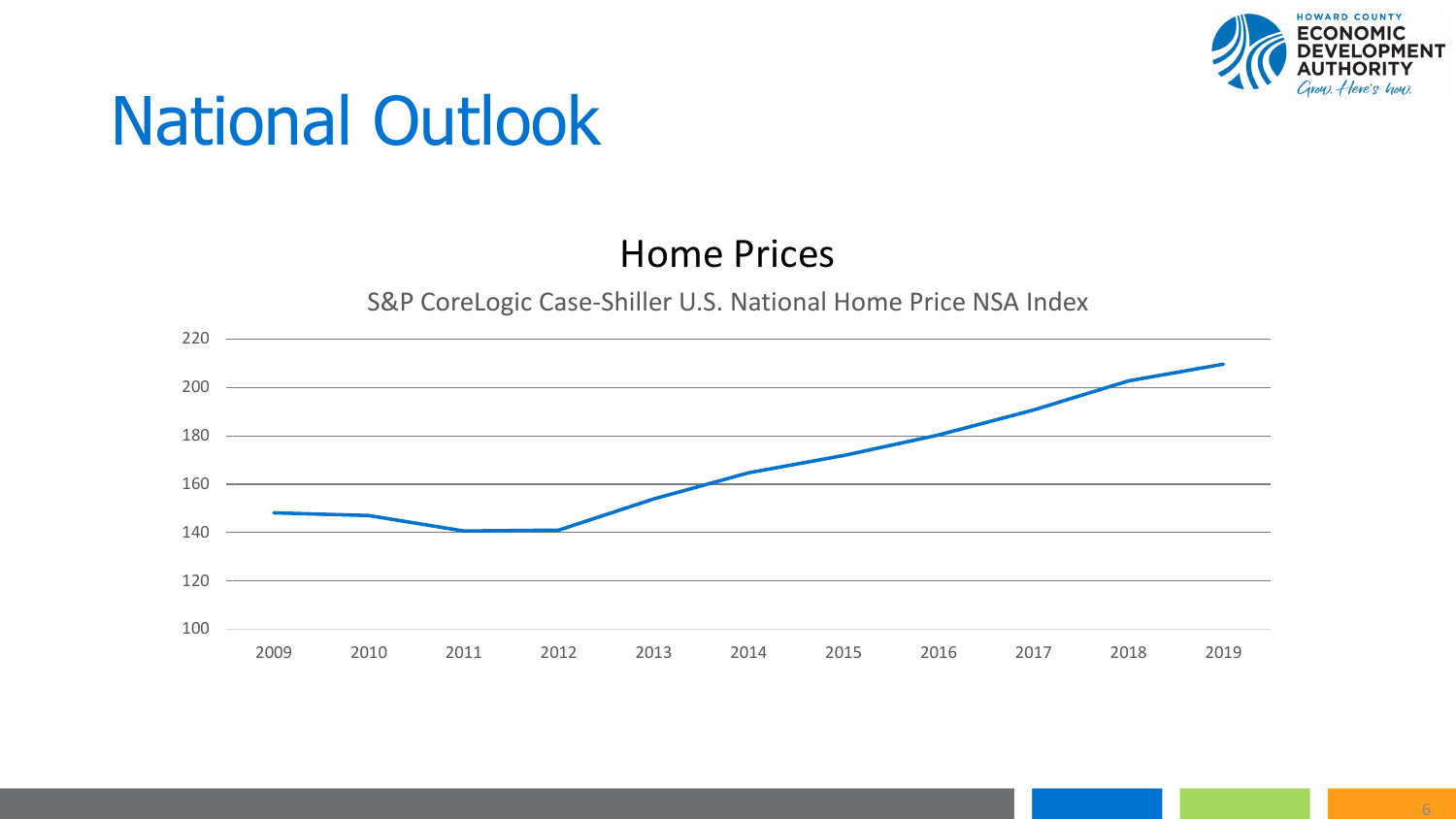

#### Mortgage Rates



30-Year Fixed Rate Mortgage Average in the United States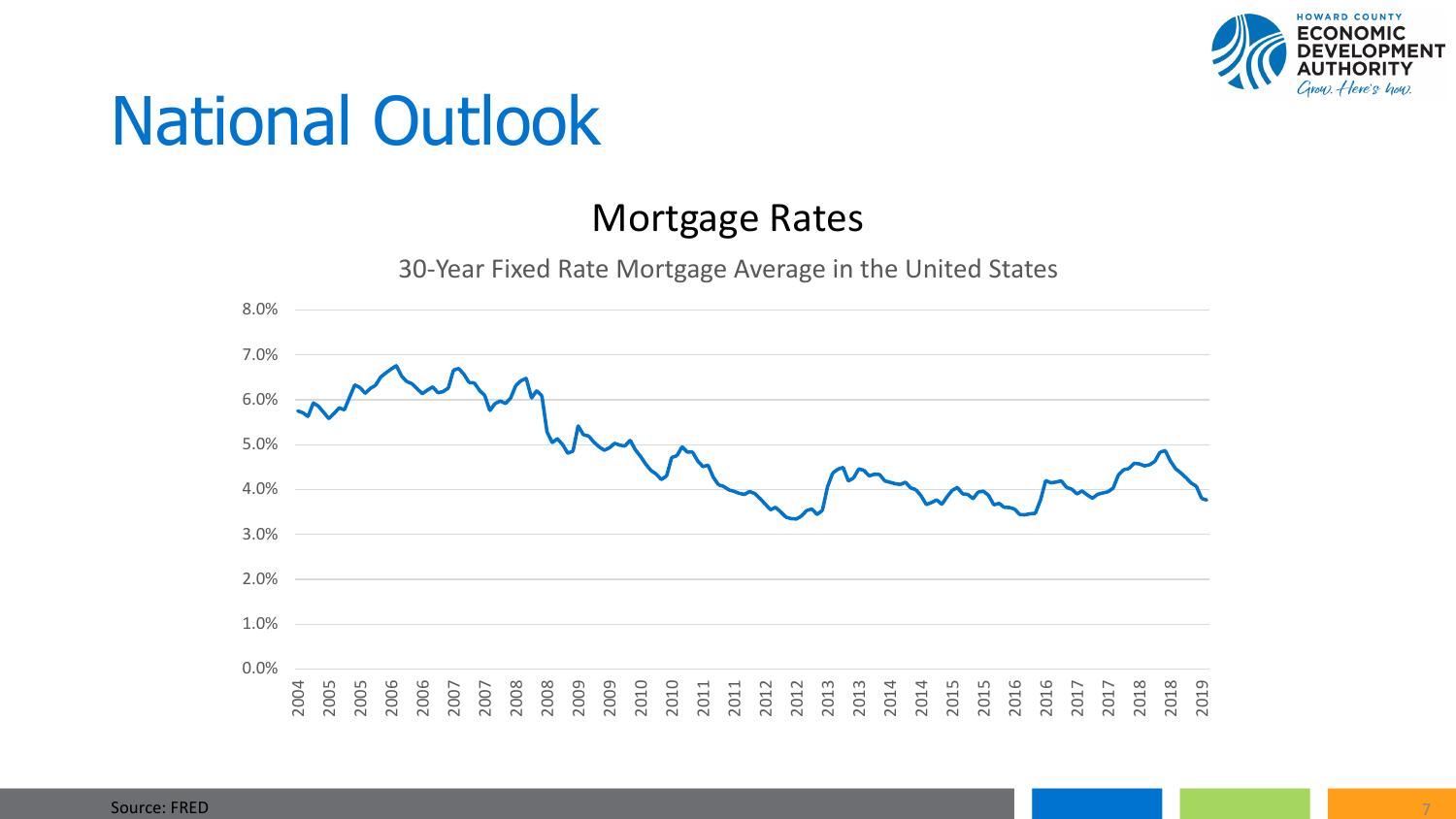

# Howard County Overview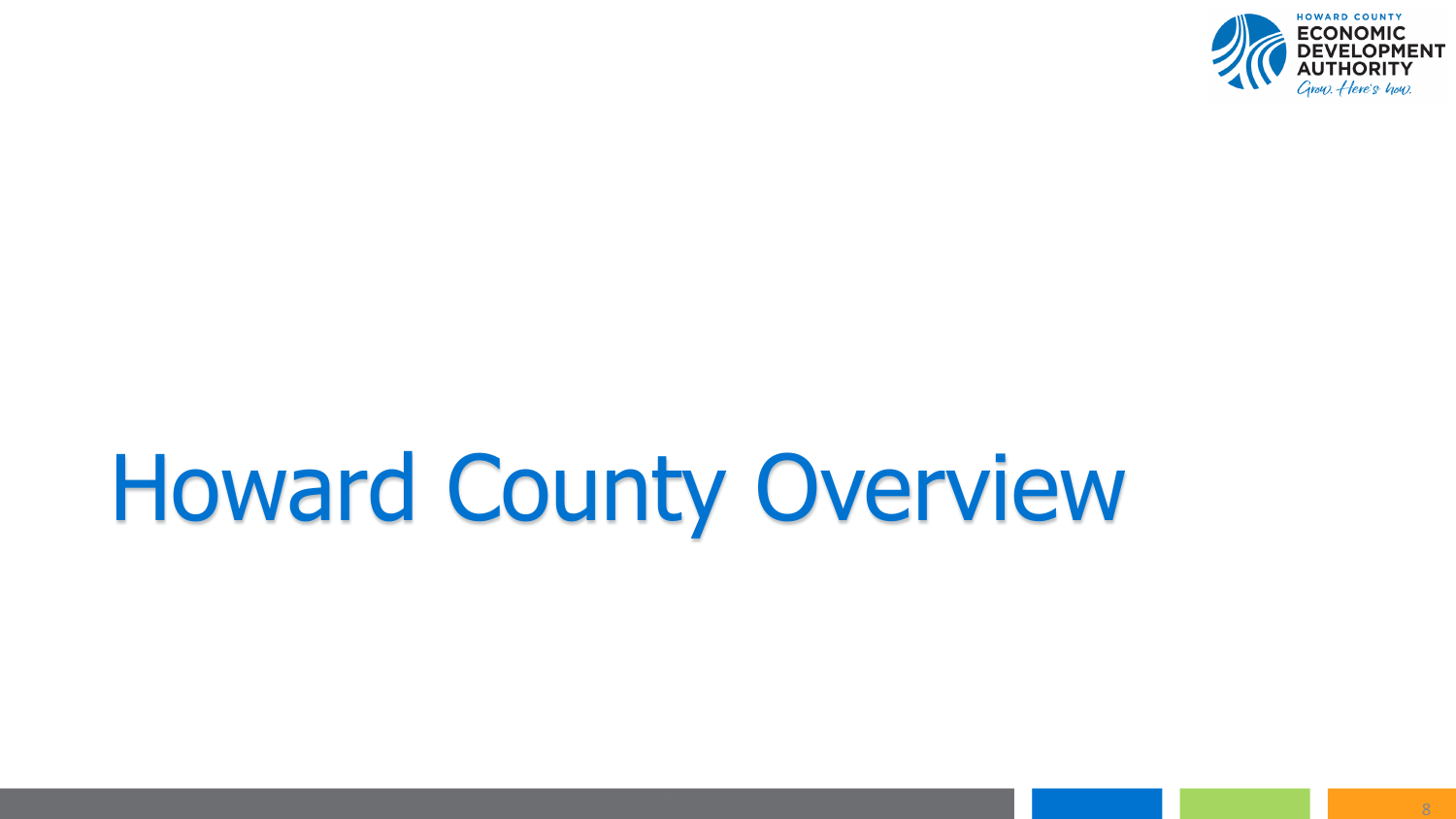

#### Accolades

#### **LIVE**

- **Best Place to Live,** Columbia and Ellicott City Money Magazine #1 in 2016 and Top Ten in 2006, 2008, 2010, 2012, 2014, 2018
- **Safest City in America,** Columbia *WalletHub, 2019.*
- **#10 Healthiest County in the nation**  *U.S. News & World Reports, 2019.*
- **#1 Best County to Raise a Family -** *Niche.com, 2018.*

#### **LEARN**

- **Best Educated Adults Over 25**  61% of residents have a Bachelor's degree and 31% have an advanced degree U.S. Census Bureau, American Community Survey 2017.
- **#1 Best Public Schools** 2018, *Niche.com.*
- **Best Two-Year Colleges for Adult Learners,** Howard Community College *Washington Monthly* (2016,2017,2018).
- **Only National "Five Star" Library System in Maryland,** for six of the last eight years, 2018 *The Library Journal.*

#### **WORK**

• **9th Most Livable City,** Columbia, for its consistently low unemployment rate and poverty rate, highly educated residents and accessibility to cultural and entertainment amenities - *USA Today, 2017.*

#### **PLAY**

- **Top Ten Outdoor Concert Venue,** Merriweather Post Pavilion *Fodor's Travel*, 2017.
- Department of Recreation & Parks' Belmont Manor and Historic Park has received the 2019 Couples' Choice Award for venues from *WeddingWire*.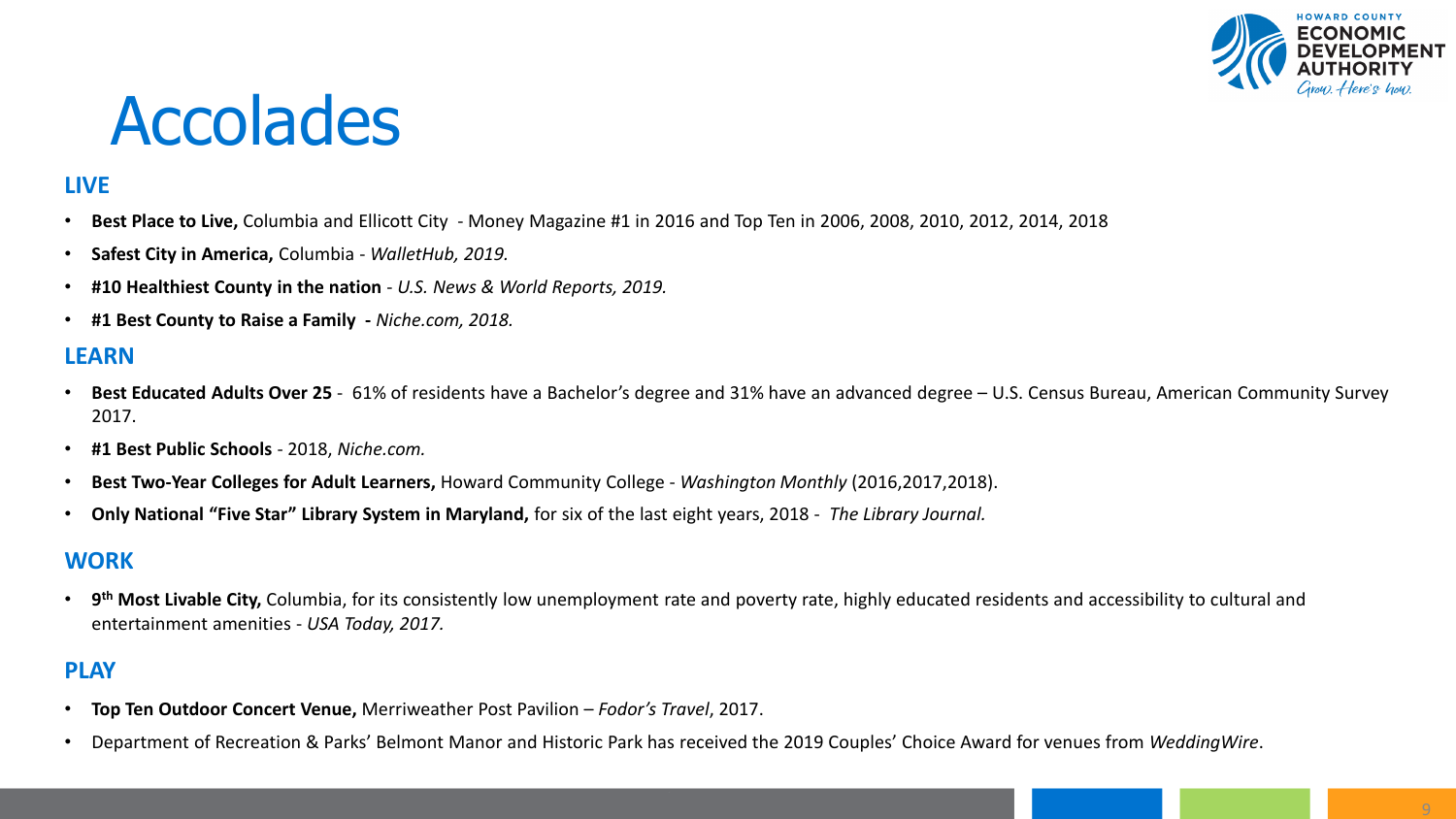

### Population

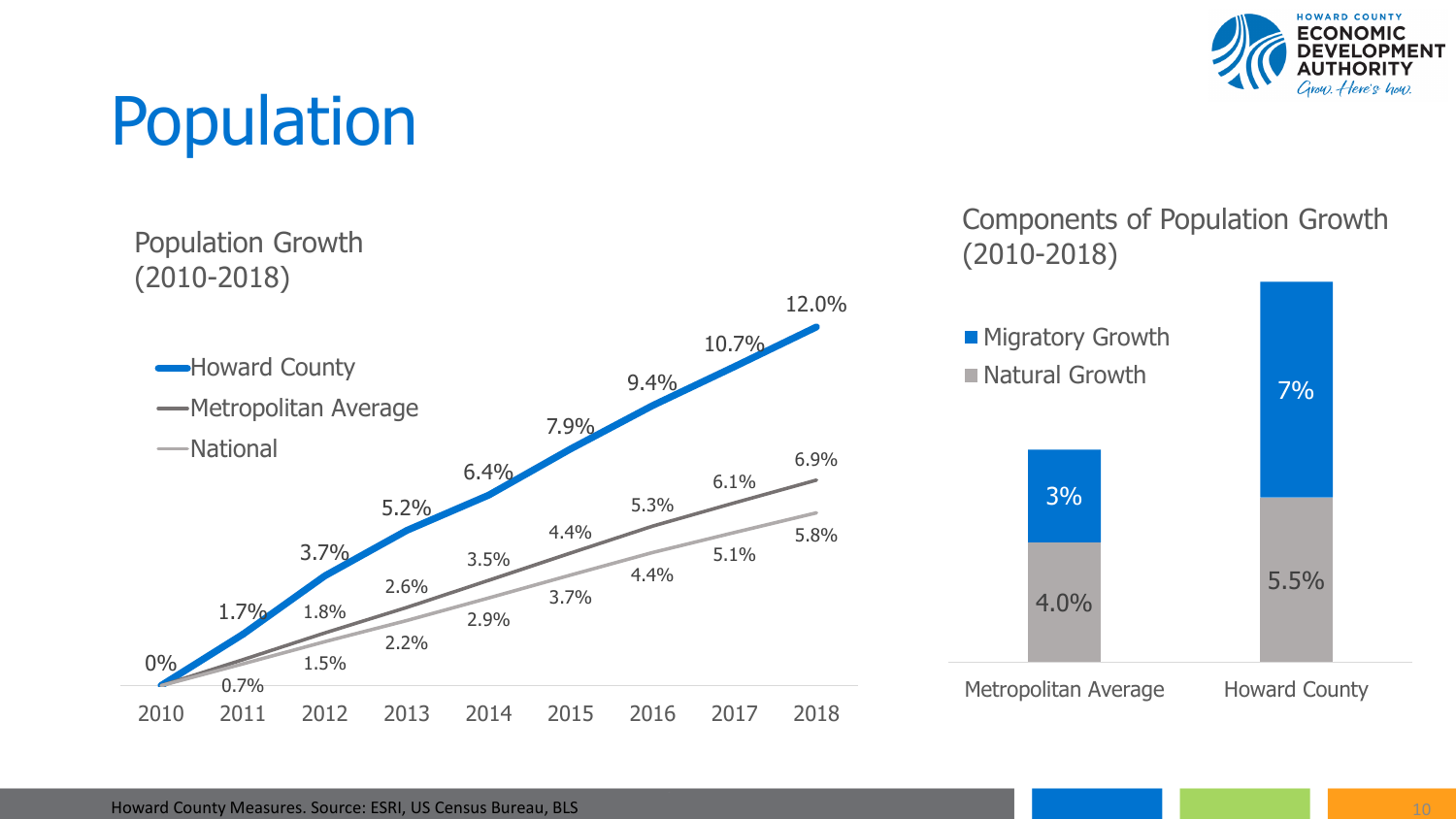

### Education and Workforce

#### Educational Attainment

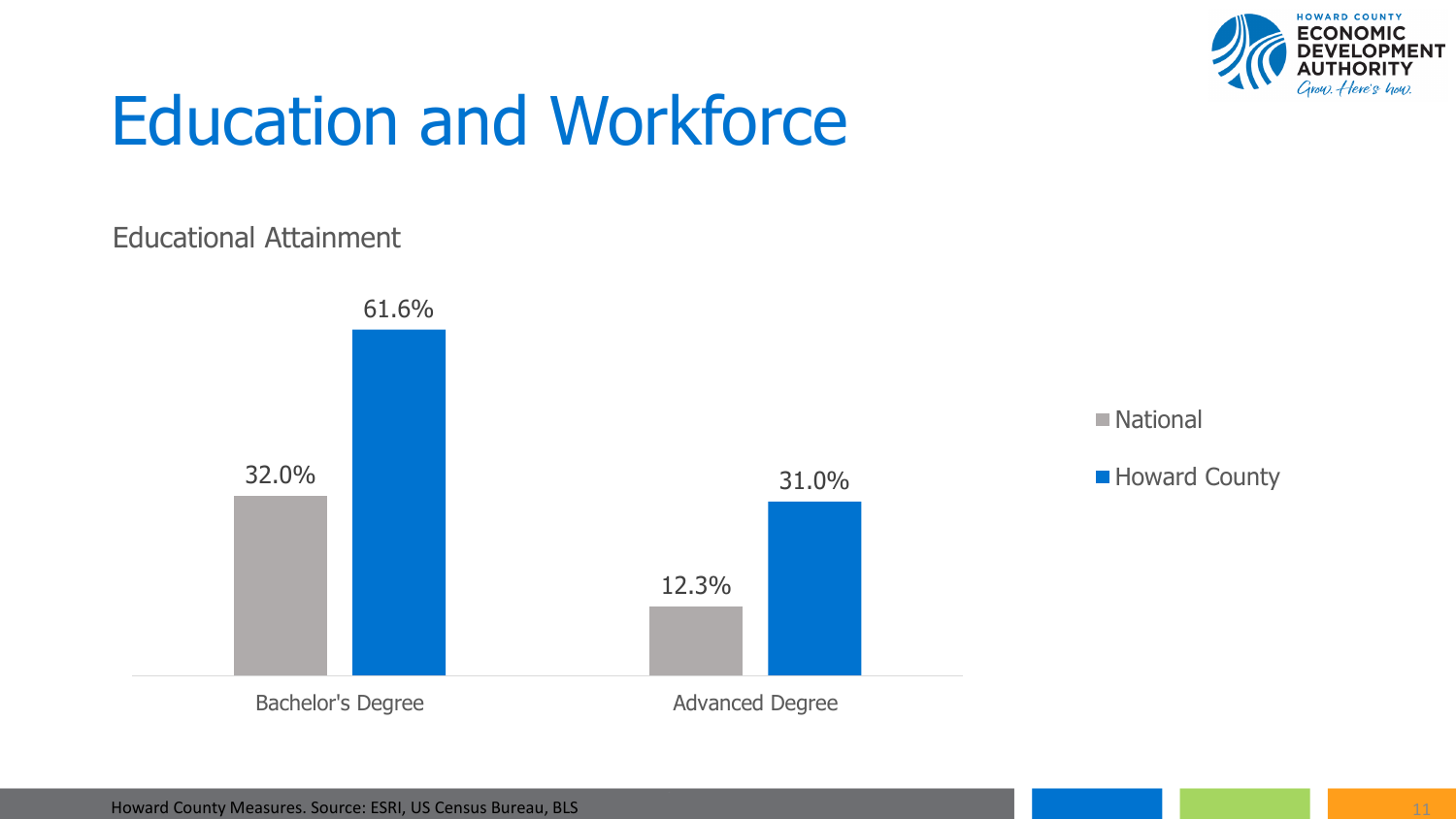

#### Income



3rd Highest of all Counties **74% Higher than US Average** 



68% Higher than US Average  $$296,000$  Above US Average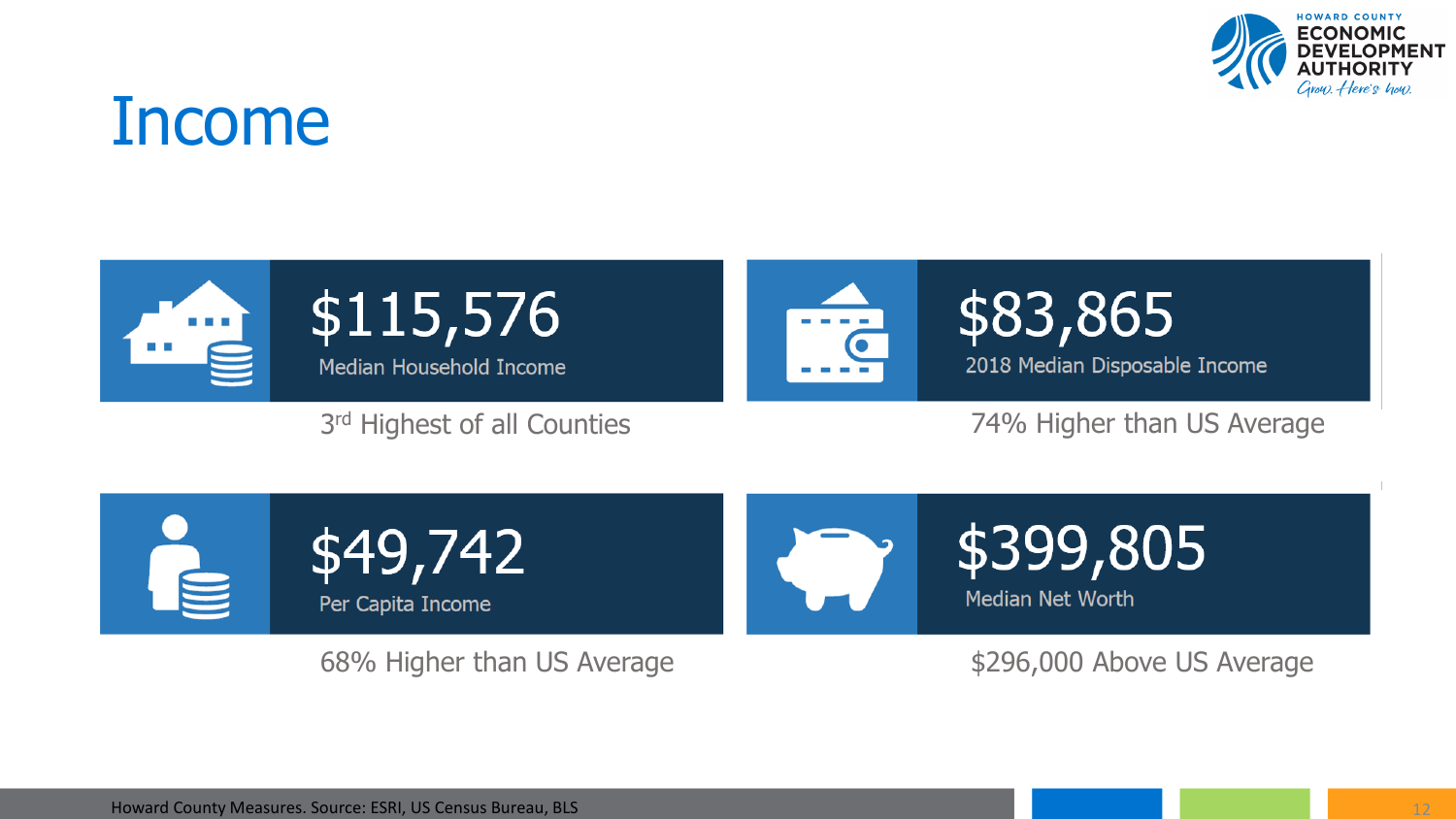

#### Median Income

Median Household Income (1-year Average)

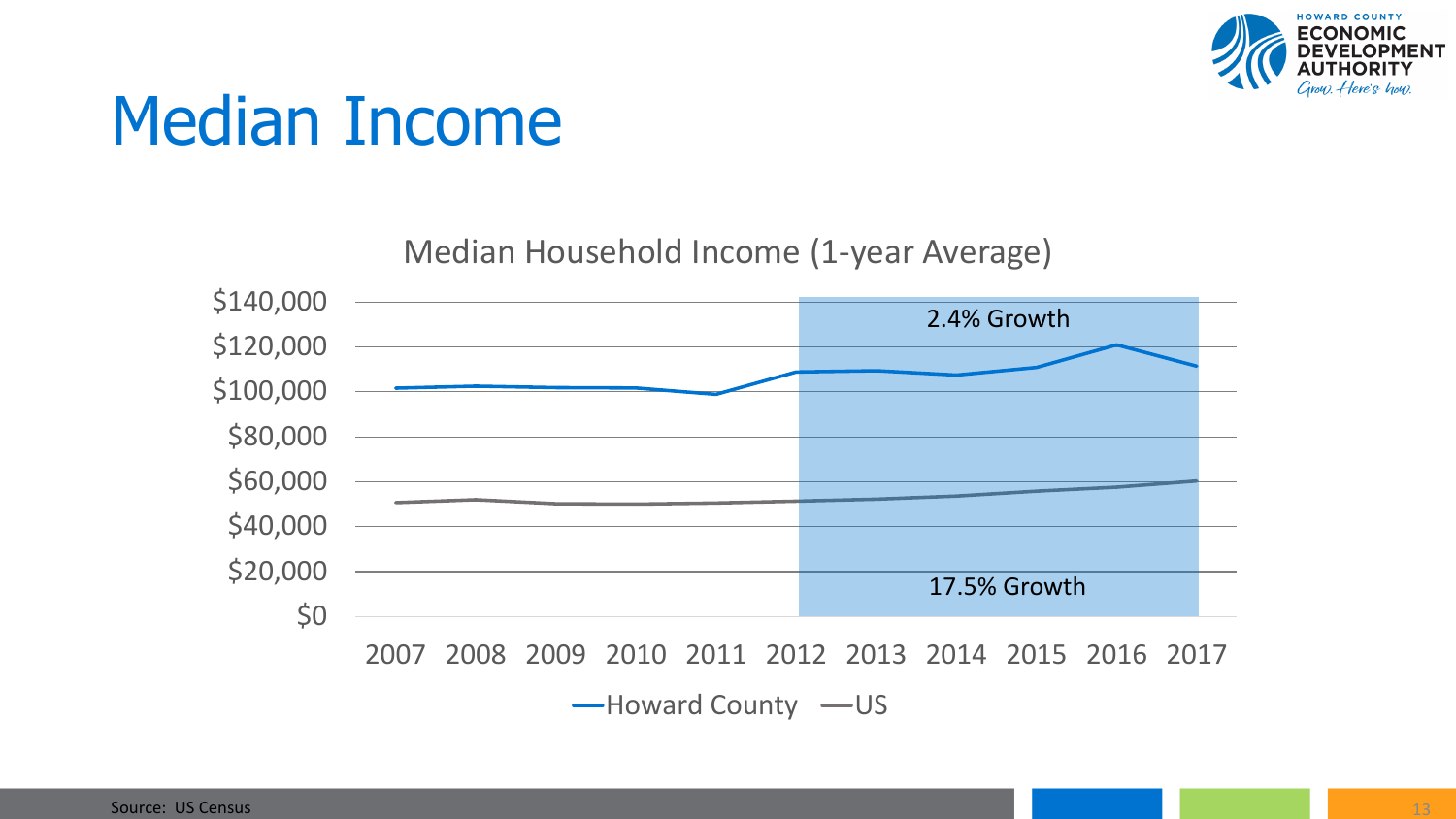

# In-County Pay

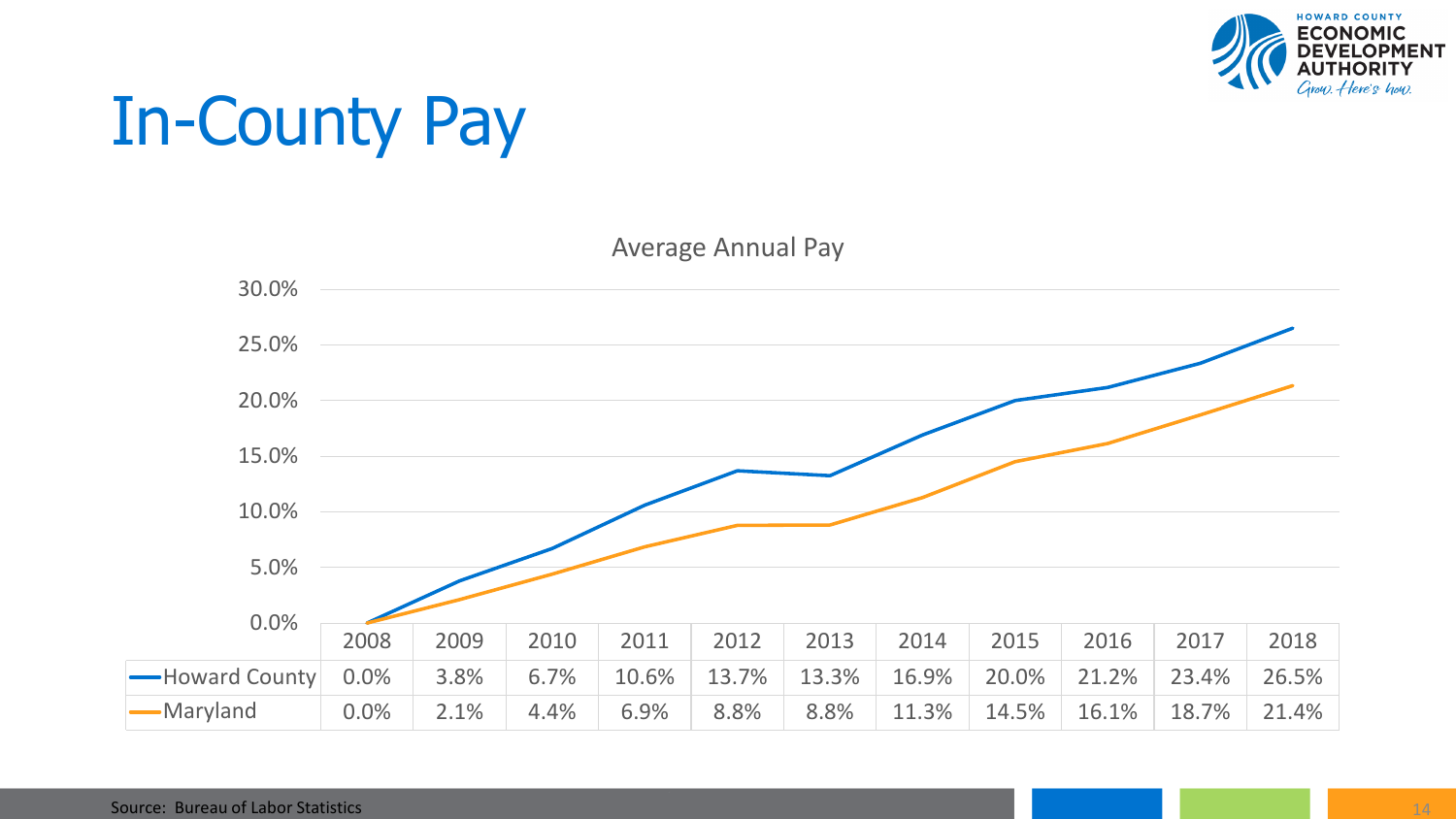

### Employment

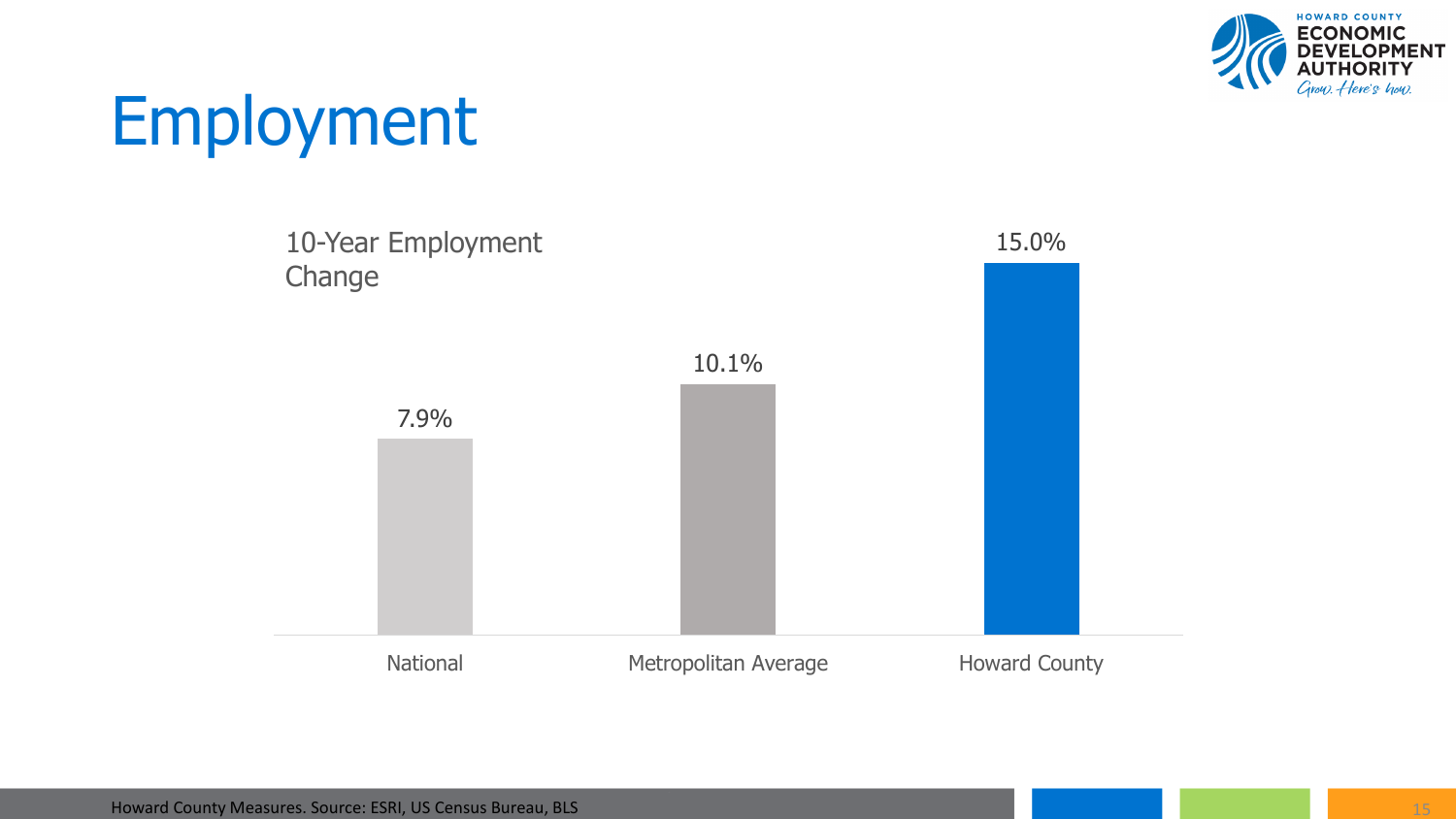

### Employment Growth

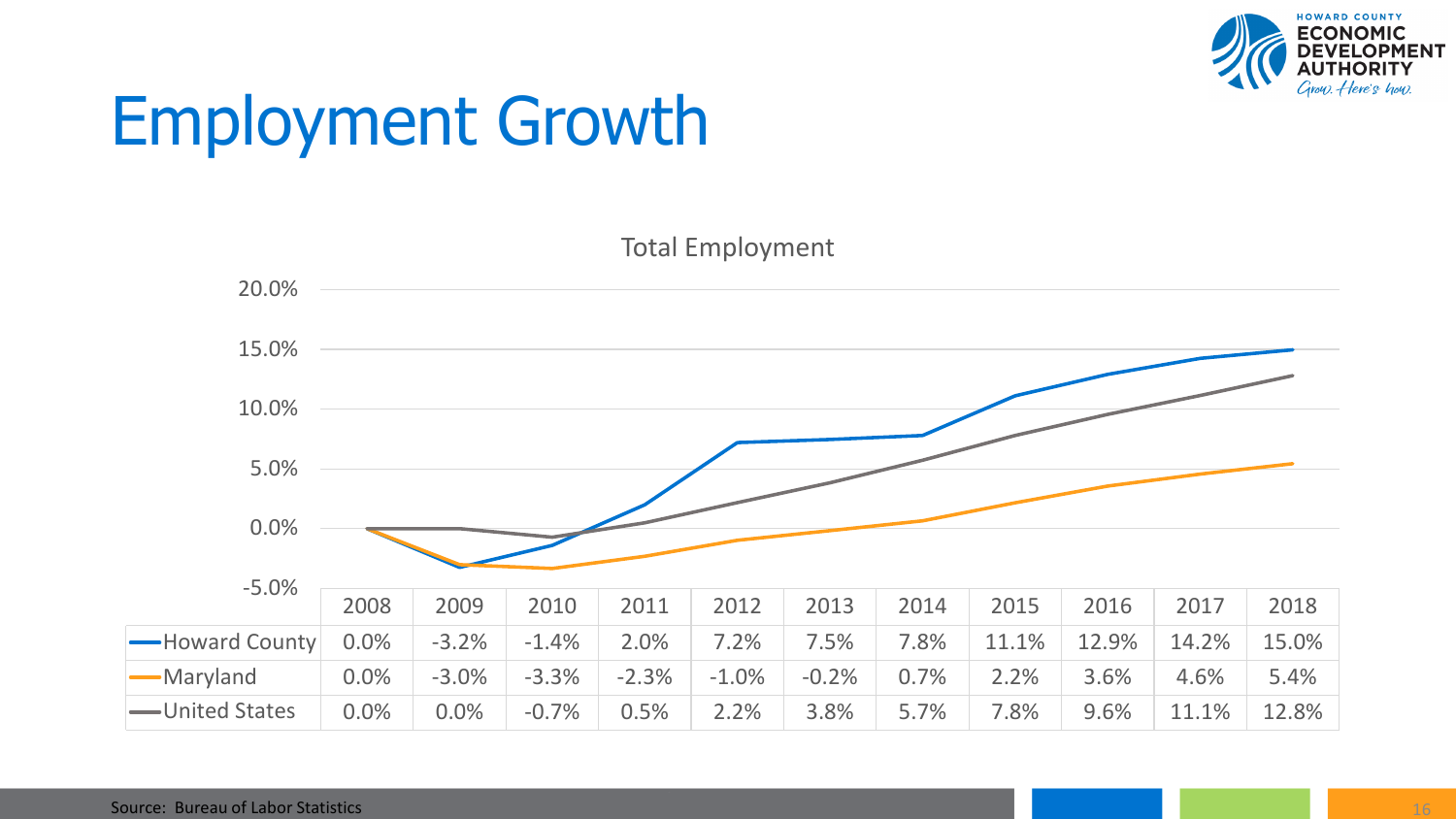

# Unemployment

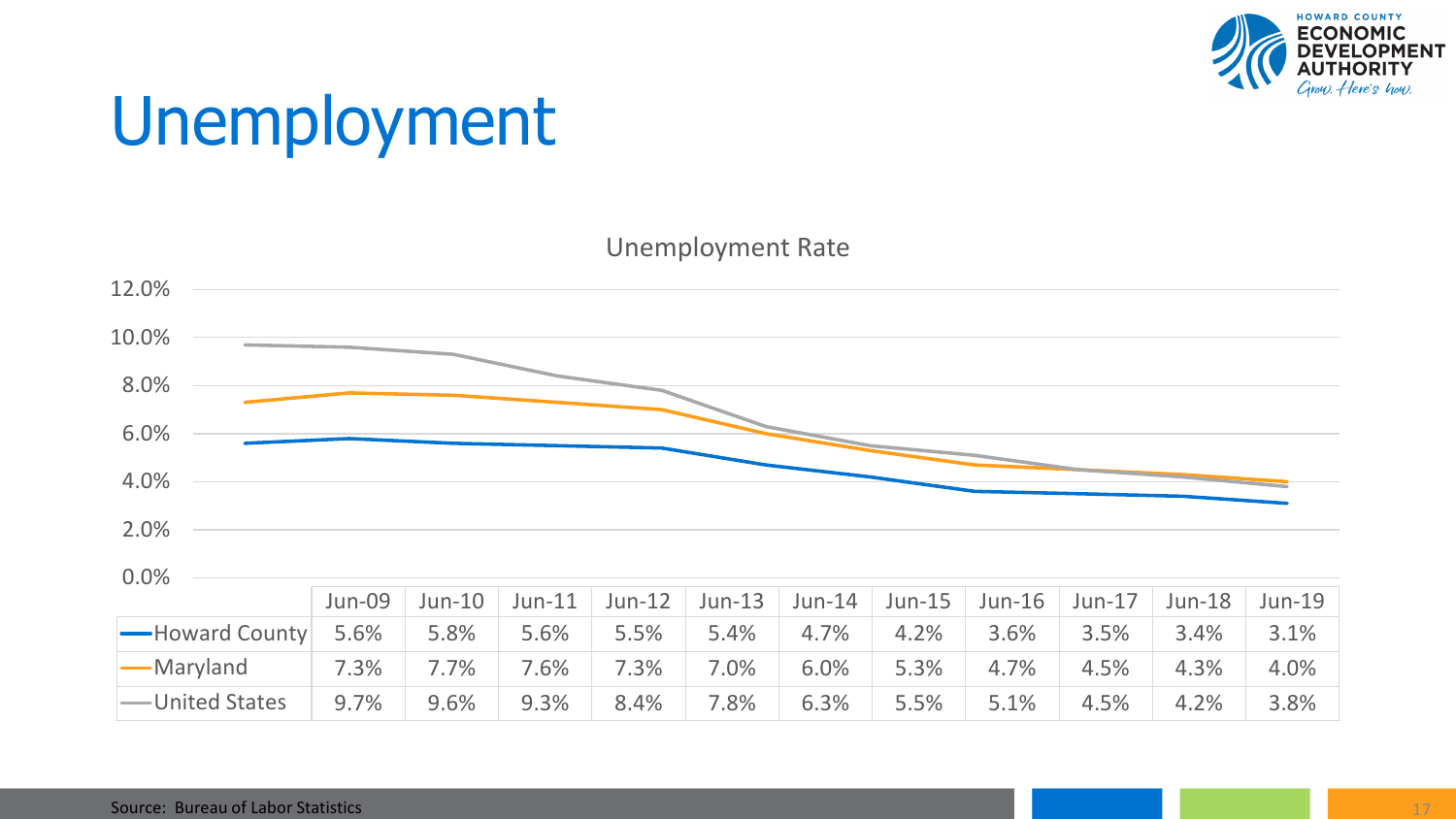

### Commuting Flows

Howard County Worker Flow: Top Counties

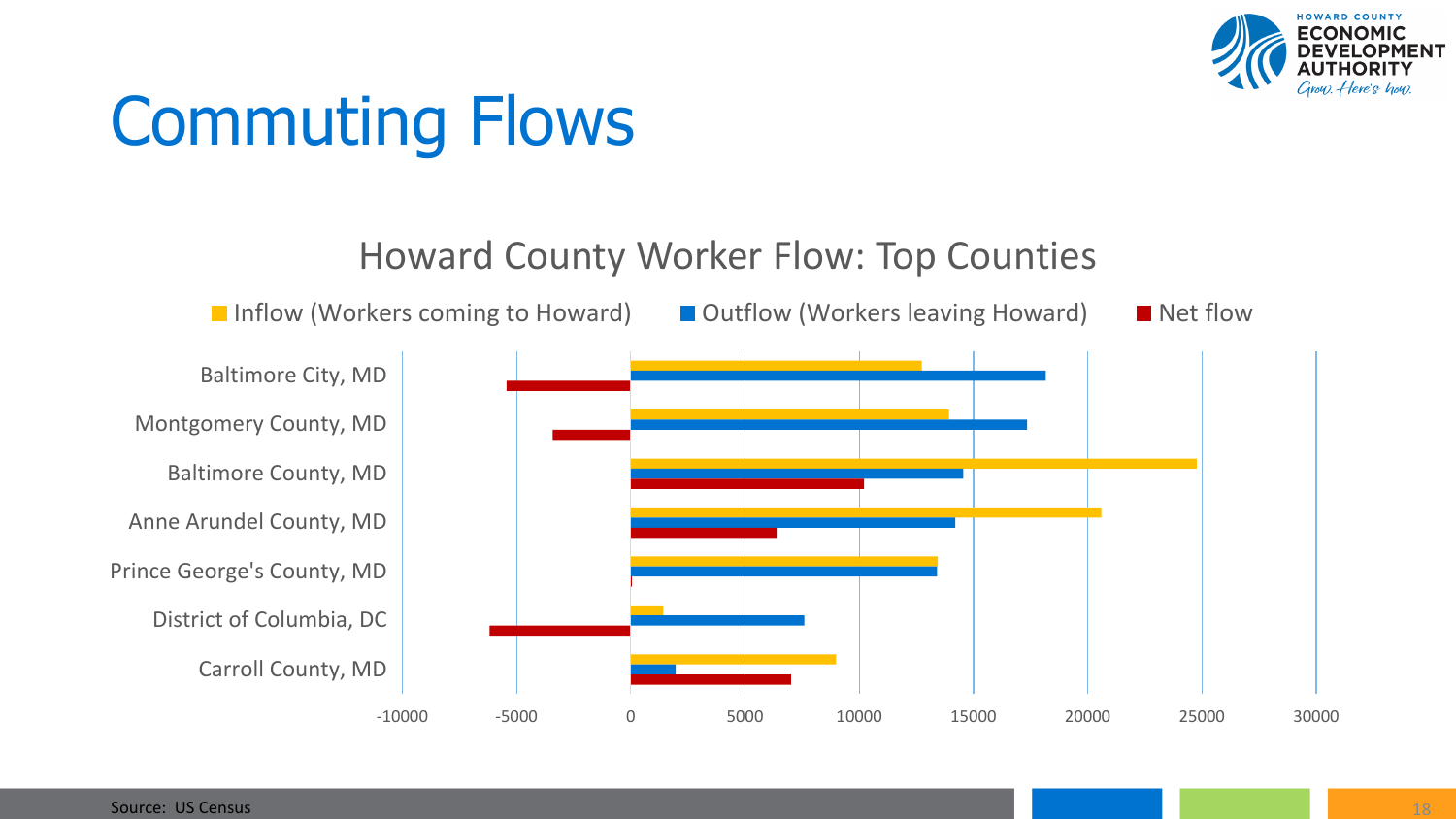

### **Commuting**



#### Average Travel Time to Work (Minutes)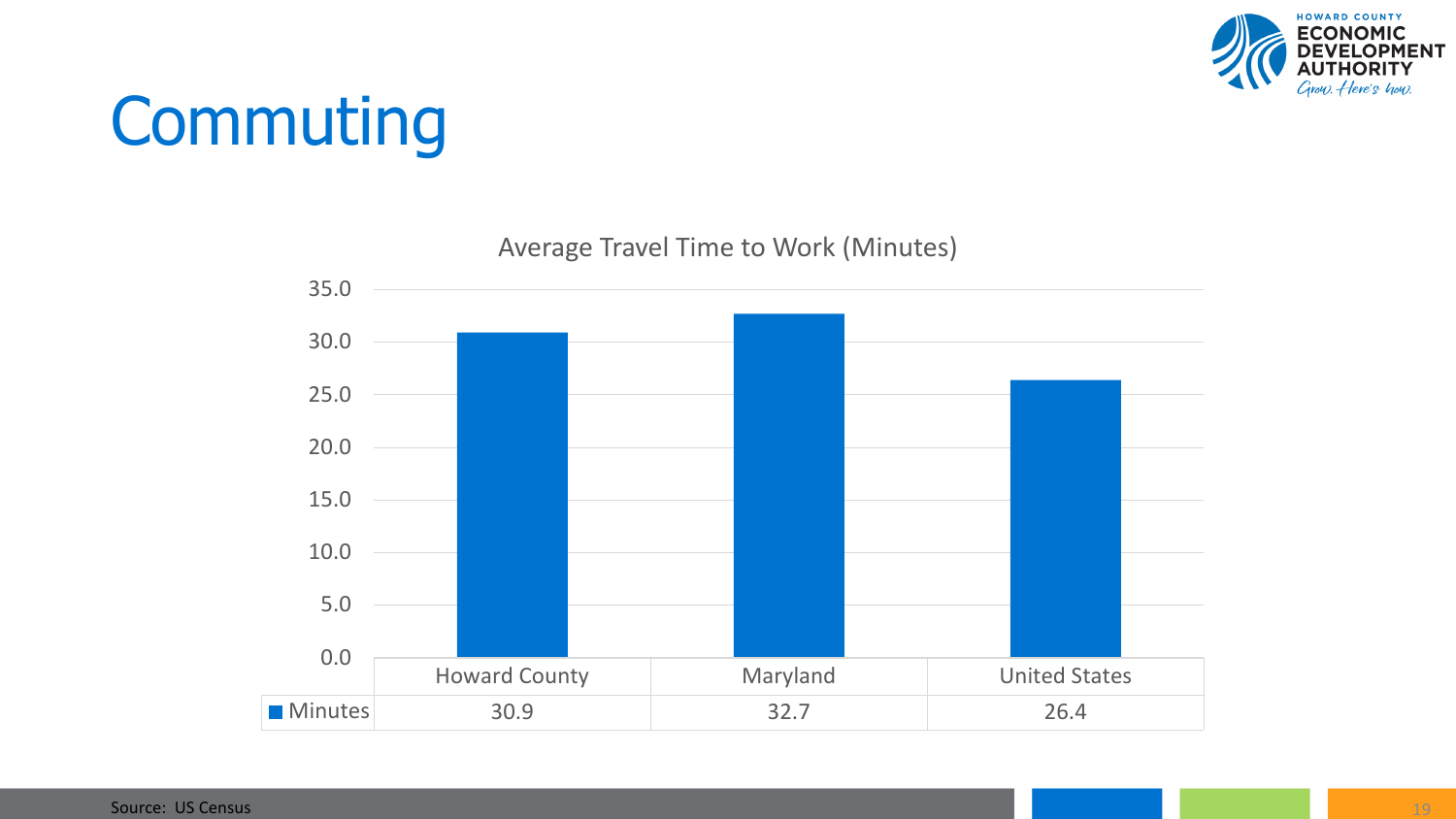

### Top Employment Sectors



Howard County Industry Specializations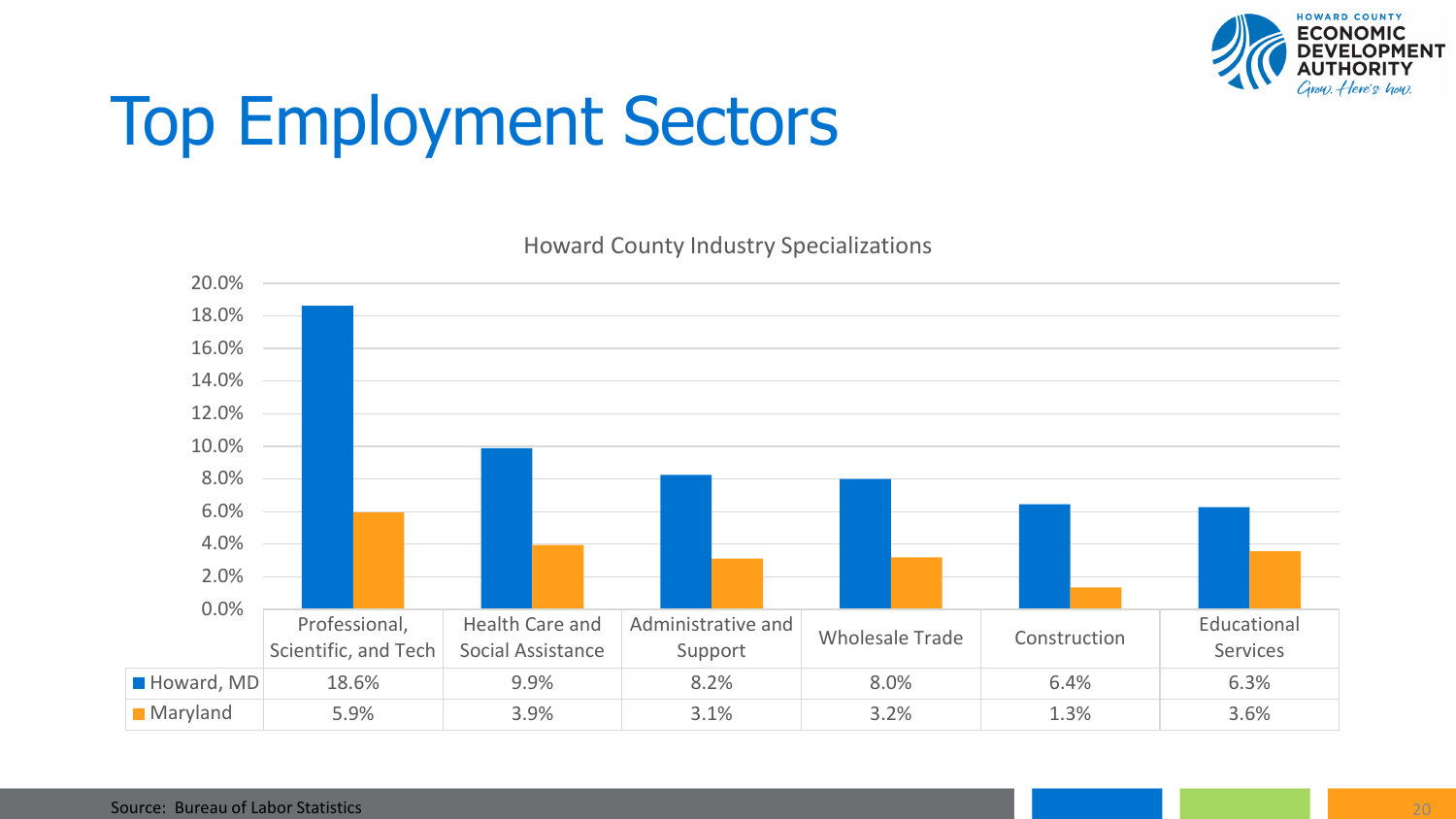

### Industry Specializations

Howard County Industry Specializations (Location Quotient)

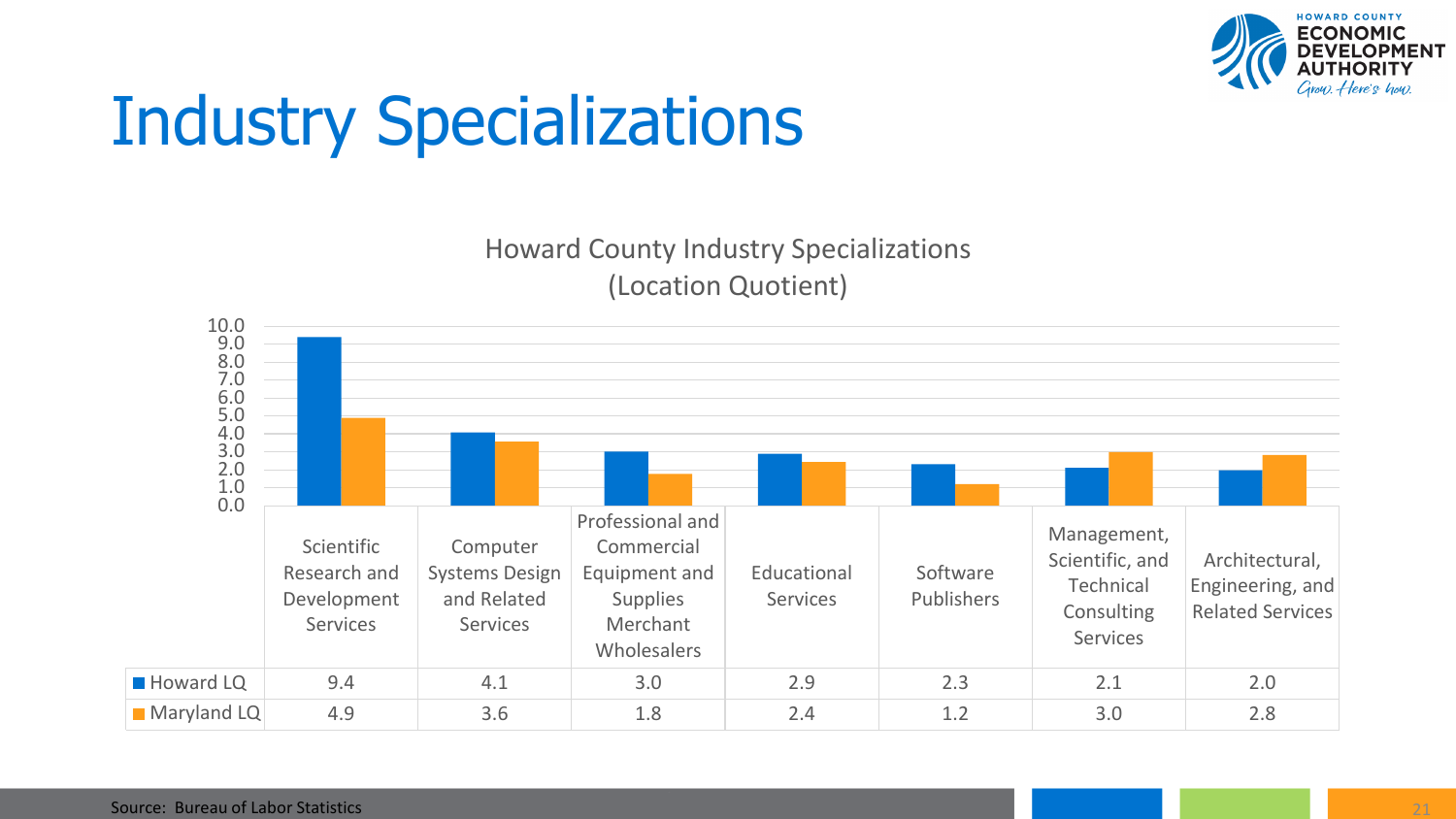

# Industry Outlook



26% of Howard County jobs are held by Howard County residents.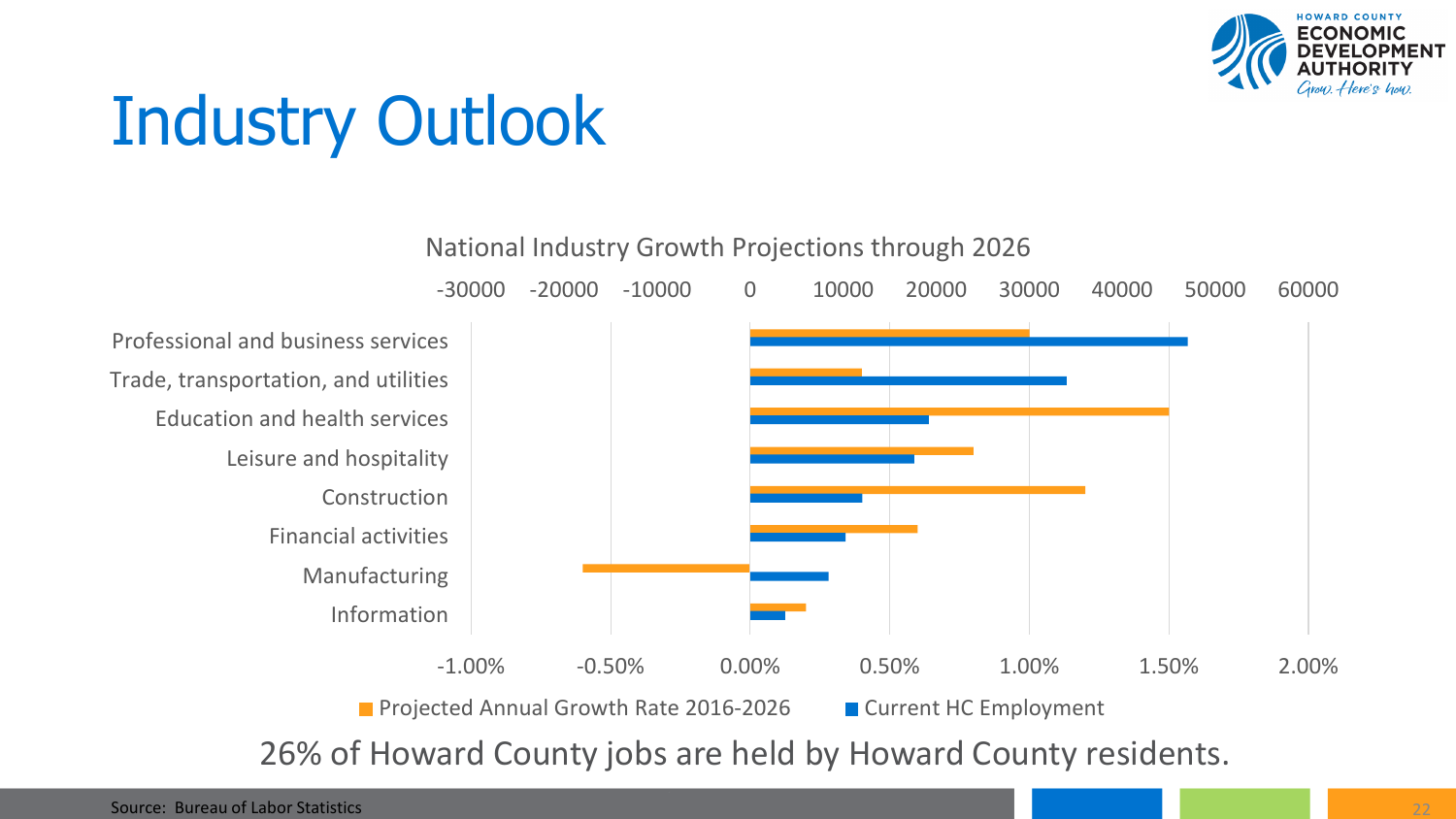

### Commercial Real Estate

Vacancy Rates and Average Asking Rent/SF for Office Space

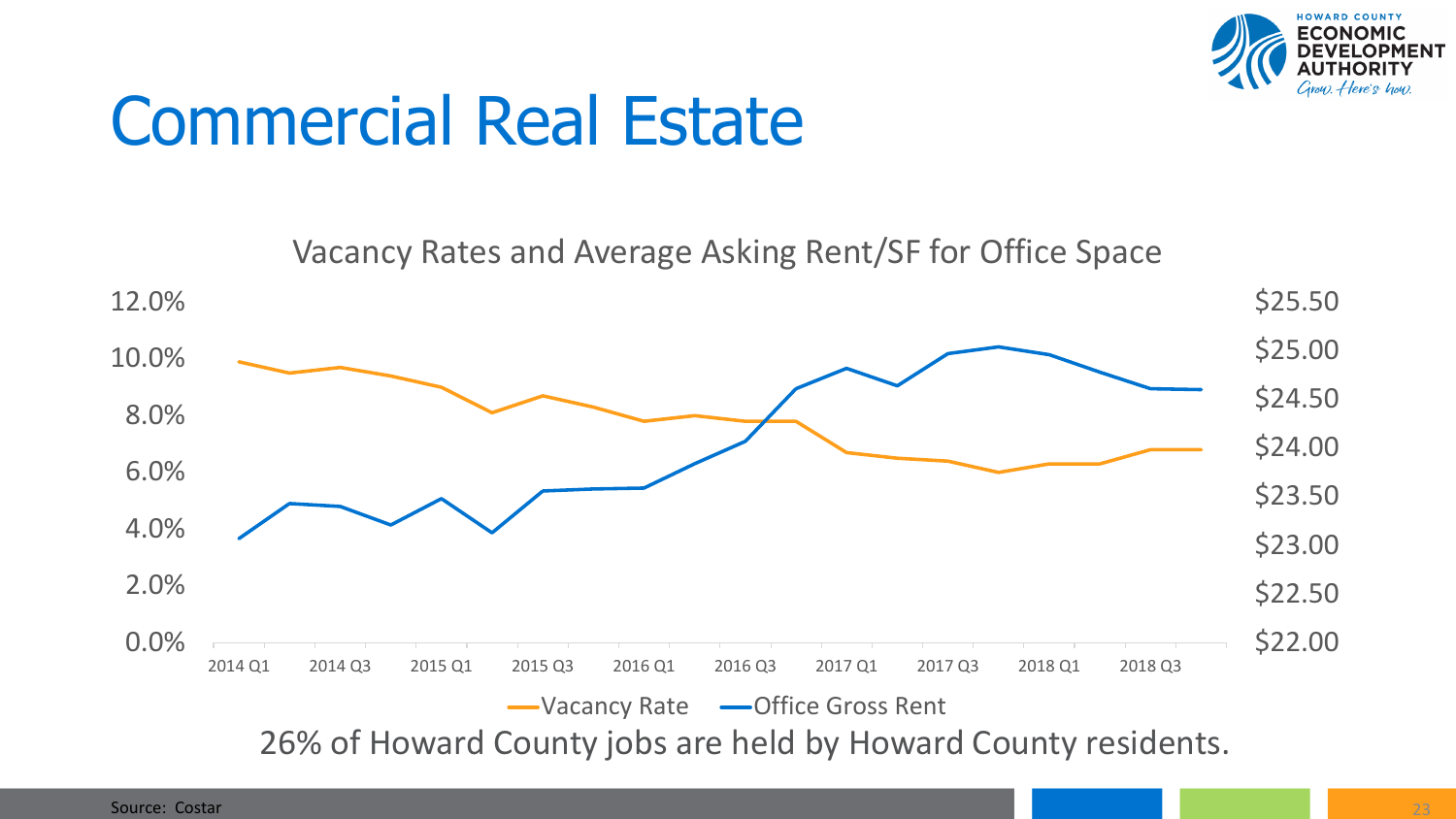

### Recent Business Activity in the County

#### Tenable (Phase II)

- Worldwide publicly-traded cybersecurity firm headquartered in Columbia.
- Moving to 150,000 square feet of offices in Downtown Columbia
- 580 retained jobs
- 340 new jobs
- Payroll over \$100,000,000/year
- County and state investment leveraged over \$320 million in infrastructure and construction from Howard Hughes Corporation

#### Intralytix

- Biotech research and development company that manufactures bacteriophage-based products
- Moving headquarters and operations to Columbia
- 33,000 square foot building purchased
- \$100 million of capital expenditure
- 45 new jobs

#### BTS Biofuels

- US Headquarters of Italian manufacturer and operators of closed loop anaerobic bio-digestor
- \$20 million capital expenditure
- 15-20 new employees
- Note: BTS Bio-digestor to be installed in the Maryland Food Center Authority to handle organic waste

#### MidPoint Technologies

- Design/build IT service provider
- Expanding to 16,000 square feet of flex space
- \$200,000 capital expenditure
- 60 new jobs
- Adding 60 more jobs in 2 years

#### Metro Laundry Services

- Minority-owned commercial laundry operation servicing the hotel industry bringing operations to the County
- 52,000 square foot lease
- \$5 million capital expenditure
- 100 new jobs

#### Vytek Windows

- Residential replacement window manufacturer
- Expanding by 60,000 square feet, bringing total square footage to 220,000
- \$1 million capital expenditure
- 175 retained jobs
- 30 new jobs

#### C-Hit

- Fast growing minority-owned healthcare IT company
- Expanding by 30,000 square feet, bringing total square footage to 60,000
- \$32 million in revenue
- 112 retained jobs
- 40 new jobs

#### TeamWorx

- Veteran-owned cybersecurity spinoff from the Johns Hopkins Applied Physics Lab expending
- \$500,000 capital expenditure
- 10 retained jobs
- 8 new jobs

#### VitusVet

- A graduate of HCEDA's Maryland Center for Entrepreneurship specializing in technology services to veterinarians
- \$1 million capital expenditure
- 20 new jobs
- 25 million pet records managed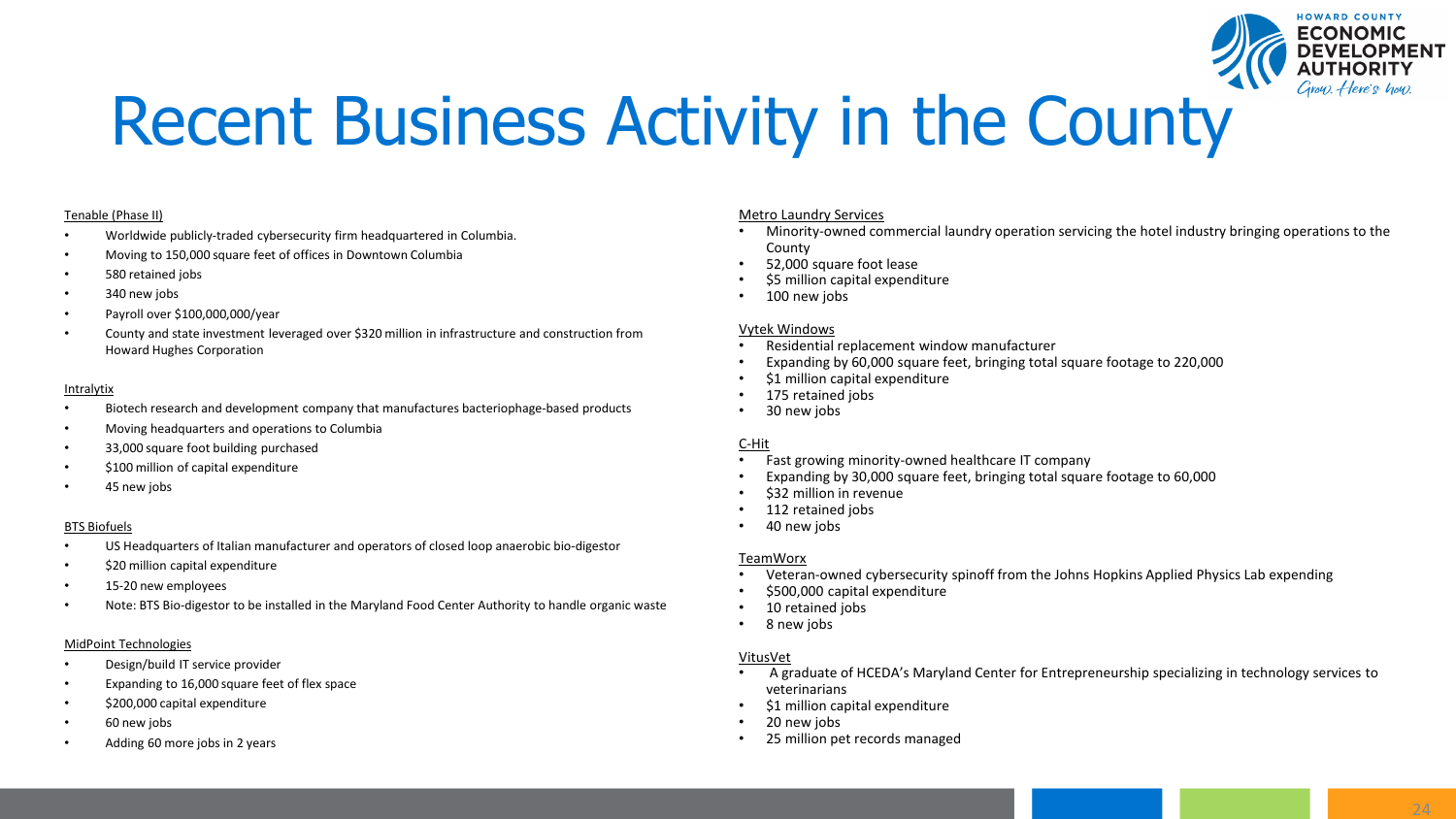

# Howard County Housing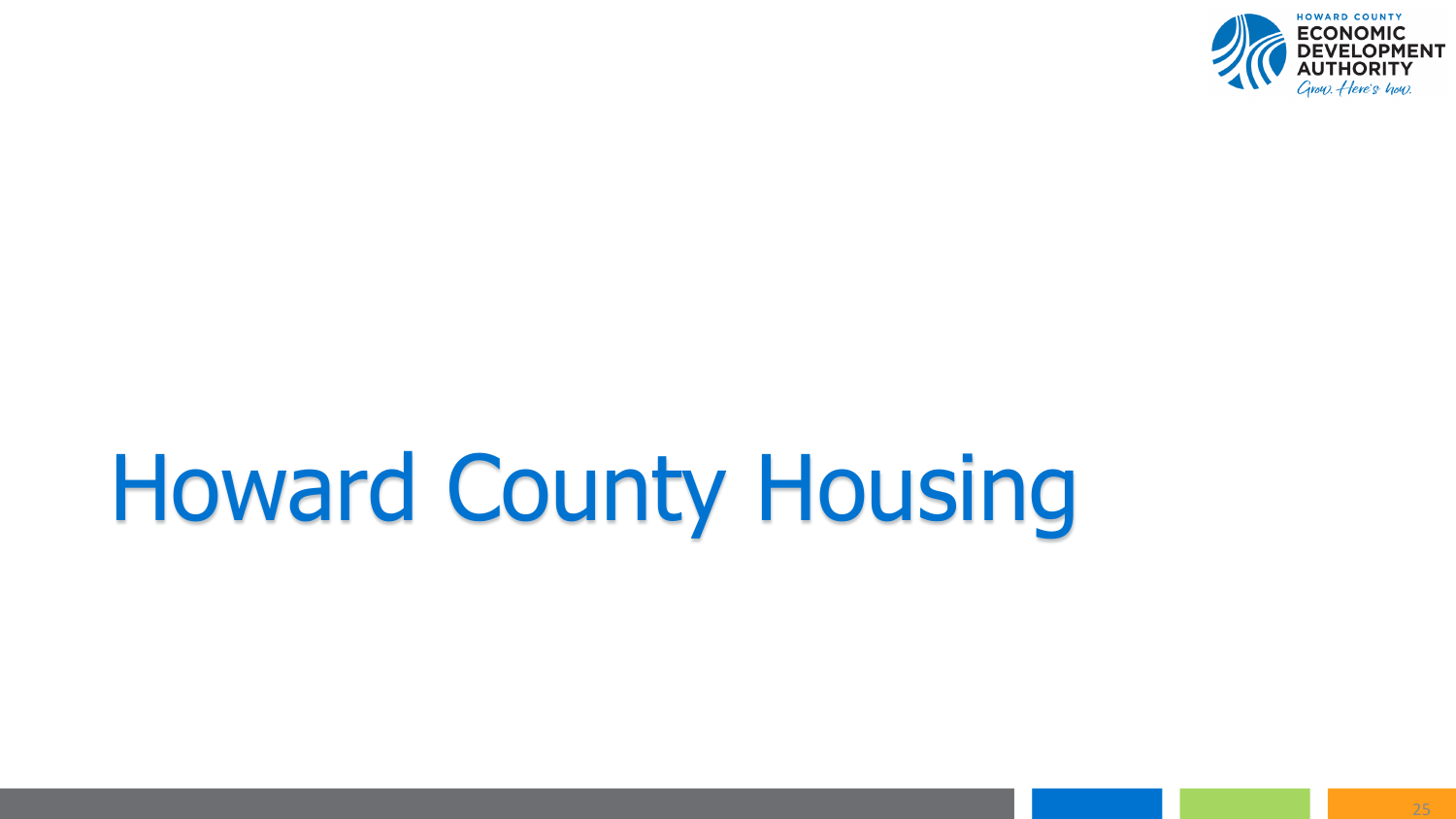

### Current Growth Potential

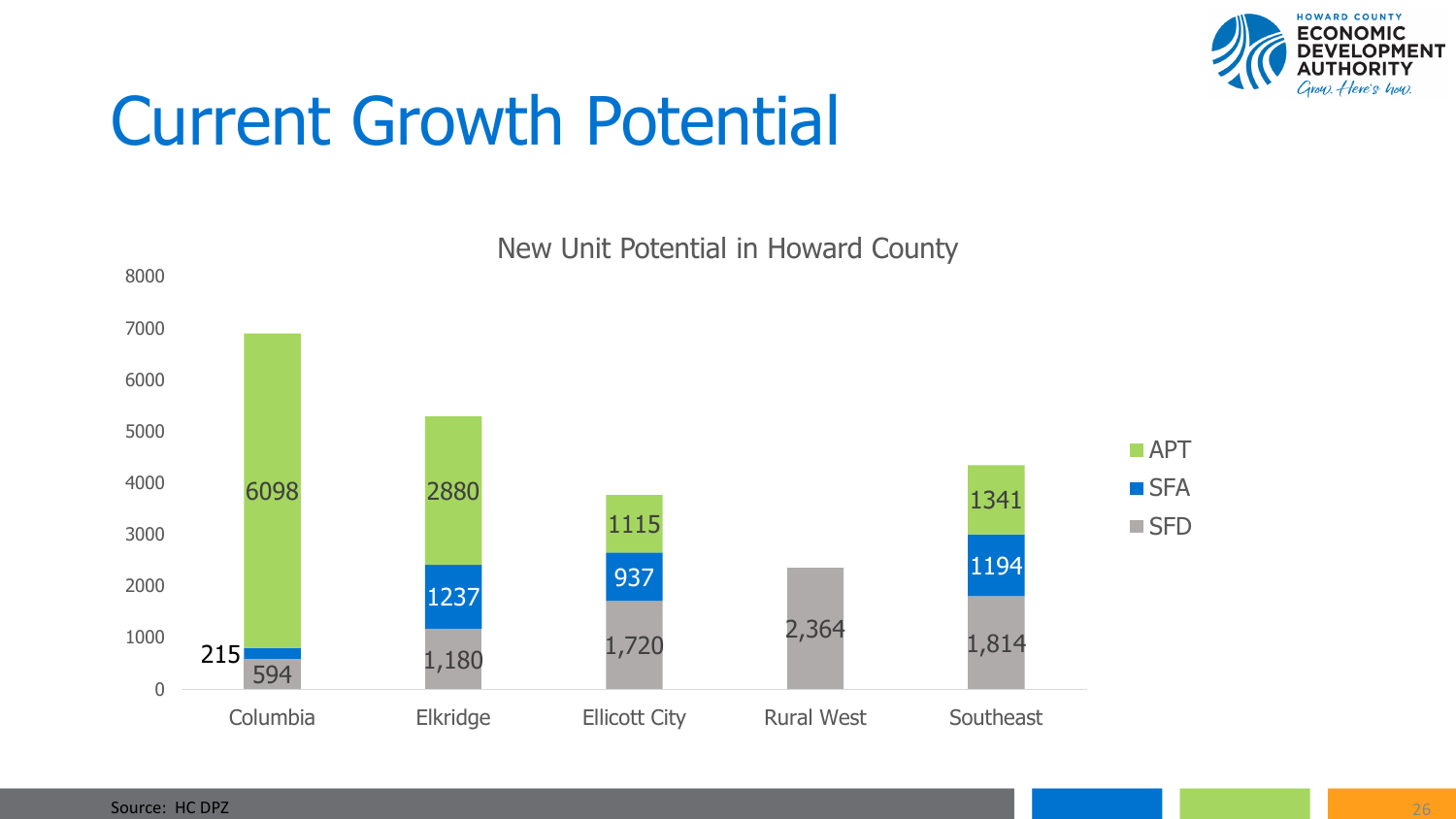

### Current Growth Potential

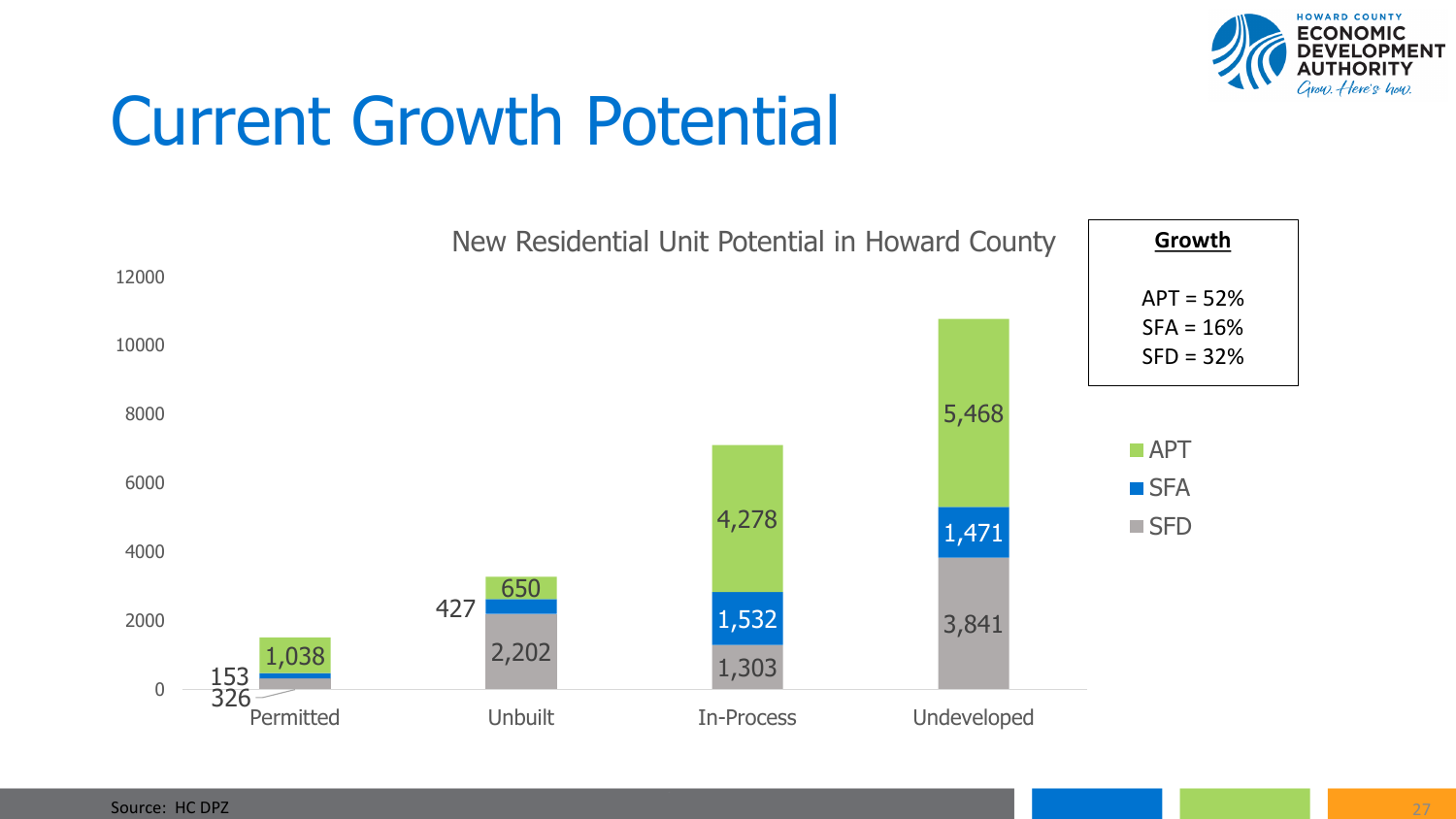

### Current Growth Potential

New Residential Unit Potential in Howard County